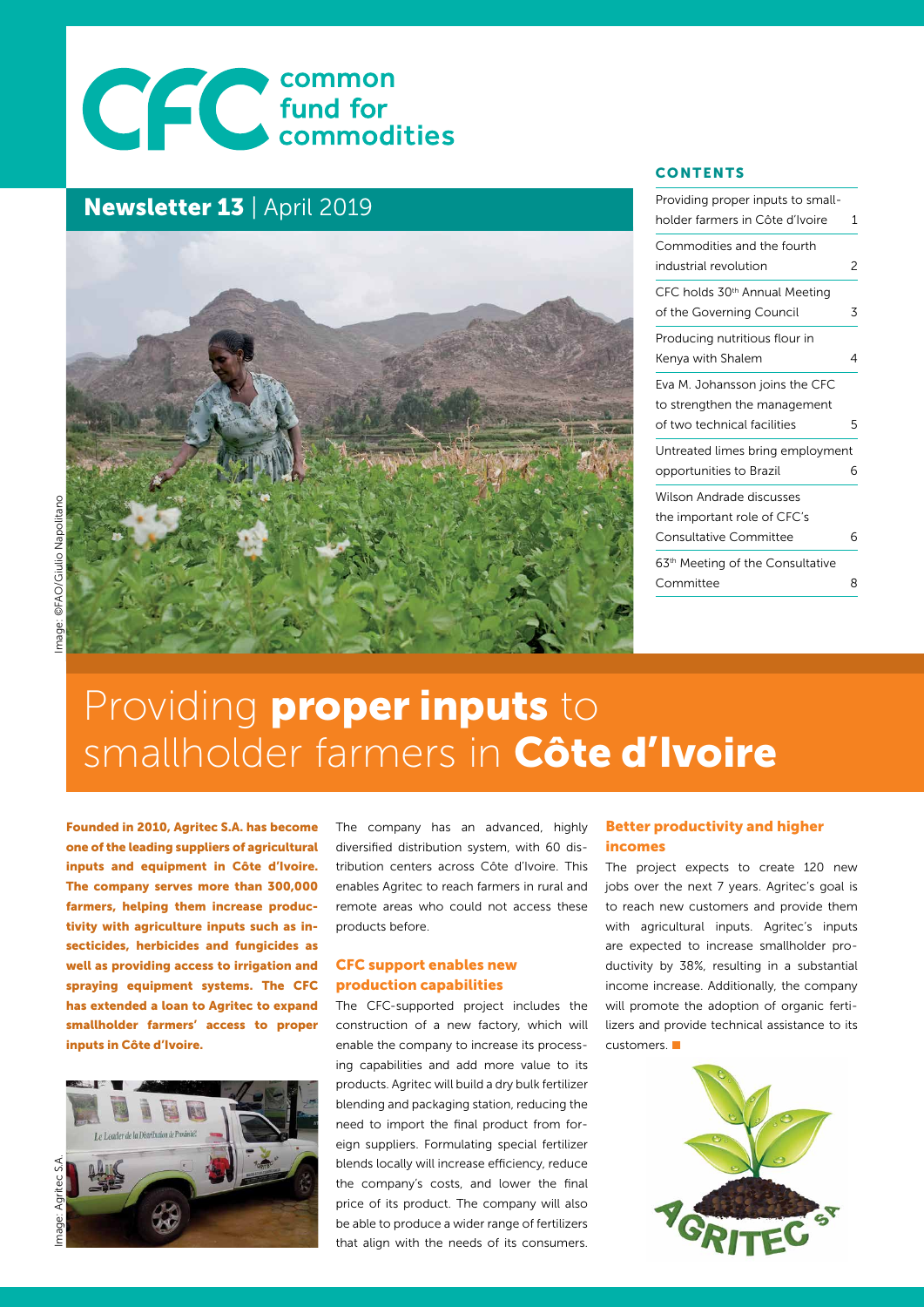



Commodities and the fourth industrial revolution

The 'fourth industrial revolution' is one of today's key challenges. According to the World Economic Forum in 2018, it amounts to '…a new chapter in human development… that create[s] both promise and peril'. The disruptive impact of the widespread technological change combined with the vulnerabilities of commodity-dependent developing countries (CDDCs) may undermine the aspirations of CDDCs for sustainable development.

Industrial revolutions are characterized by a rapid change in technologies which impact society as a whole. The diagram below broadly illustrates the technological developments which have defined the past and present industrial revolutions.

To illustrate the impact of technological revolutions on agriculture, we can consider that moving from subsistence farming to commercial farming, and then to industrial farming reduced the working hours per hectare per year from anywhere around 800 hours per hectare (1<sup>st</sup> revolution), to 80 hours (2<sup>nd</sup> revolution), to 10 hours (3<sup>rd</sup>) revolution). The 4<sup>th</sup> industrial revolution promises to bring this down even further to less than 2 hours of human work per hectare per year.<sup>1</sup>

Every new technological breakthrough changes the operation of economic value chains, creating both winners and losers. Past industrial revolutions saw mass unemployment, loss of some livelihoods and eco-



nomic migration, and it's expected that the fourth industrial revolution could also cause social disruption. CDDCs may face significant social challenges as the most vulnerable people have to adapt to the changing global economic value chains.

#### New technologies with the power to impact the commodity sector

Some of the technologies that will directly impact the commodities sector are already available. Their adoption is mainly a matter of knowledge and technology transfer. Here are some examples of what might be possible during the fourth industrial revolution:

1 Genetic editing in combination with Artificial Intelligence (AI)-driven genetic analysis. The use of AI for analyzing the genetic traits of main agricultural crops enables more precise breeding programs, producing plants specifically adapted to climate, soils, or nutrient composition. This will lead to significant productivity improvements, and producers in developing countries may face challenges in remaining competitive.

2 Internet of Things (IoT)-enabled precision agriculture. Precise monitoring of production conditions is already possi- $\blacktriangleright$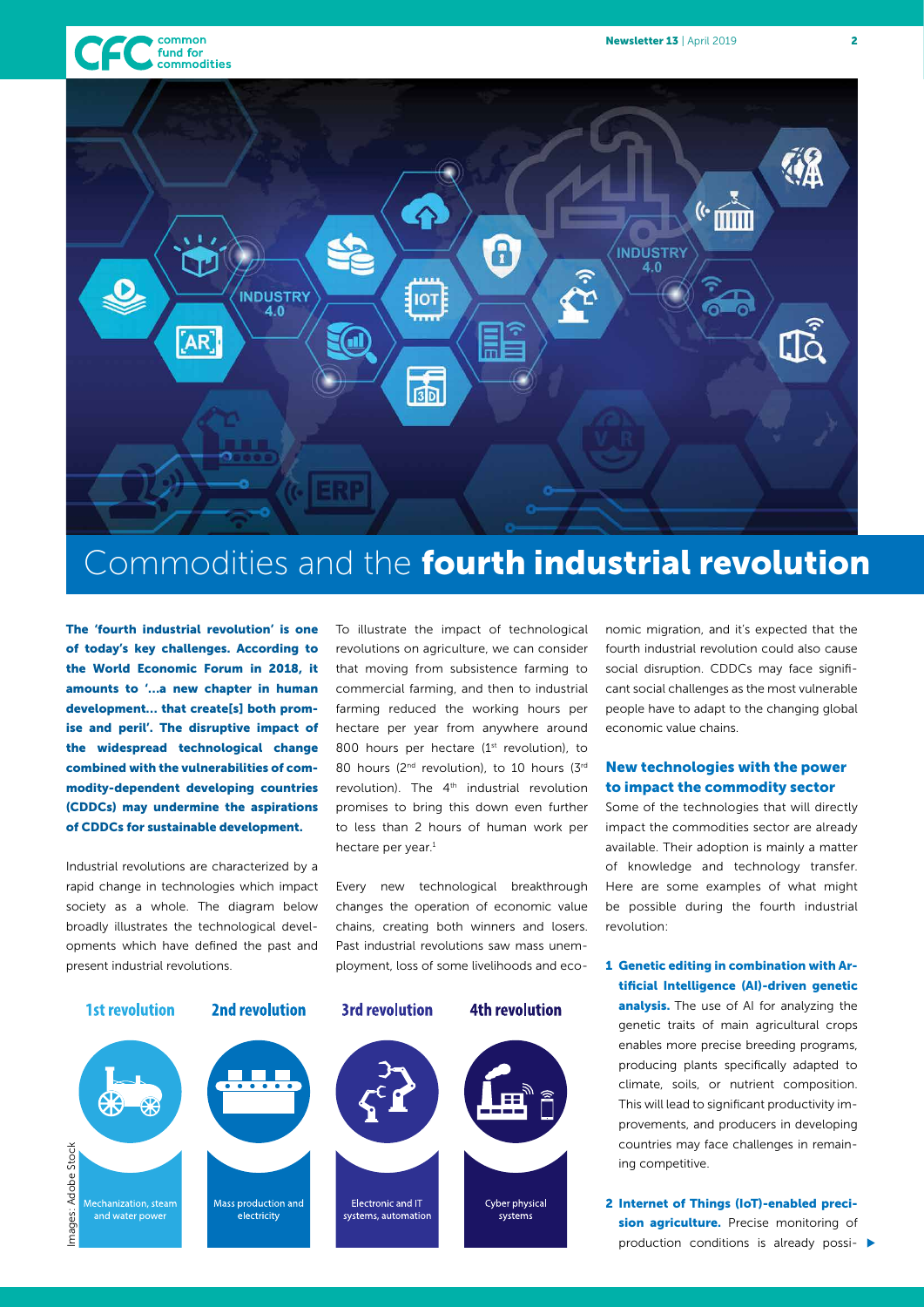

- ble with inexpensive sensors connected in smart wide-area networks. This may eliminate most of the loss due to incorrect farming practices, saving scarce resources, and, generally, lead to achieving greater productivity with fewer inputs. u
	- **3 Drone-driven logistics.** Critical spare parts, medical supplies and deliveries can be transported by self-piloting drones at a reasonable cost. The feasibility has been demonstrated by ZipLine in Rwanda, showing that technology-based solutions are completely viable in developing countries.
	- 4 AI applications in agronomy and crop management. Using IoT sensors, a digital farmer's assistant can provide farmers with precise advice on crop management via a mobile device, at a very low cost, but with significant productivity improvements.
	- 5 Blockchain applications for contracts, settlement and transport. Distributed ledger technology holds great promise for reducing the costs of logistics tracking, contract settlement, traceability, certification and other services which require trusted information transfer.
	- 6 Remote sensing and big data technologies in water management and climate change mitigation. A machine learning

algorithm, using data from drone-mounted video cameras or satellite images can produce accurate recommendations for irrigation, pest and disease control, and forecast the yield and quality of future crops.

7 Robotic agriculture. Robotic agricultural machinery that operates without human involvement is already available. This increases productivity but may lead to rural unemployment, as relatively skilled machinery operator jobs may start disappearing.

#### Investing in technology and positive change in CDDCs

The above list is not exhaustive, and other cyber-physical applications are likely to enter commodity value chains in the future. The first challenge is to raise awareness that CDDCs have to participate in the technological change, or face marginalization as technologically advanced competitors gain market share.

The technologies behind the cyber-physical revolution are all relatively accessible, and the main barrier to adoption lies in the knowledge and technology transfer. Development financiers can reach out to CDDCs and support the emergence of a critical mass of knowledge and skills to enable the mass adoption of new technologies in daily economic life.

The challenge facing impact investors, including the CFC, lies in finding effective ways to support technology projects and involving CDDCs in the adoption of new technologies. The goal is to support the sustainable transformation of the commodity sector by investing in the new technologies and skills required to bring about a positive impact from the fourth technological revolution in CDDCs.

*<sup>1</sup> Adapted from 'Approaching the Fourth Agricultural Revolution: analysis of need for the profitable introduction of smart farming in rural areas' by S. Lombardo, et al., University of Rome*



*This article has been provided by Mr. Denis S. Ulin (Russian Federation), Chairman of the Governing Council of the CFC.*

## CFC holds 30<sup>th</sup> Annual Meeting of the Governing Council

The Common Fund for Commodities (CFC) held its 30th Annual Meeting of the Governing Council (GC) in The Hague, Netherlands, from 6 to 7 December 2018. Participants included representatives from Member States of the CFC, international organizations and distinguished featured speakers. The Governing Council, by consensus, re-elected Mr. Denis S. Ulin from the Russian Federation as Chairperson for the period up to and including the 31<sup>st</sup> Annual Meeting of the Governing Council.

During the meeting, Ambassador Erdenetsogt Odbayar, Executive Director of the International Think Tank for Landlocked Developing Countries, spoke about the challenges related to mitigating commodity-related vulnerabilities and structural transformation of landlocked developing countries.

Besides covering operational aspects of the Fund, the meeting provided a great opportunity for GC members to discuss current topics related to impact investing and commodities. For example, Froukje

Kruijssen, Senior Adviser from the KIT Royal Tropical Institute gave a presentation on gender equality, and Dr. Carlos María Correa, Director of the South Centre placed for consideration the topic of commodity dependence.



*During the Annual Meeting of the Governing Council, attendees had the opportunity to discuss contemporary issues related to impact investing and commodities.*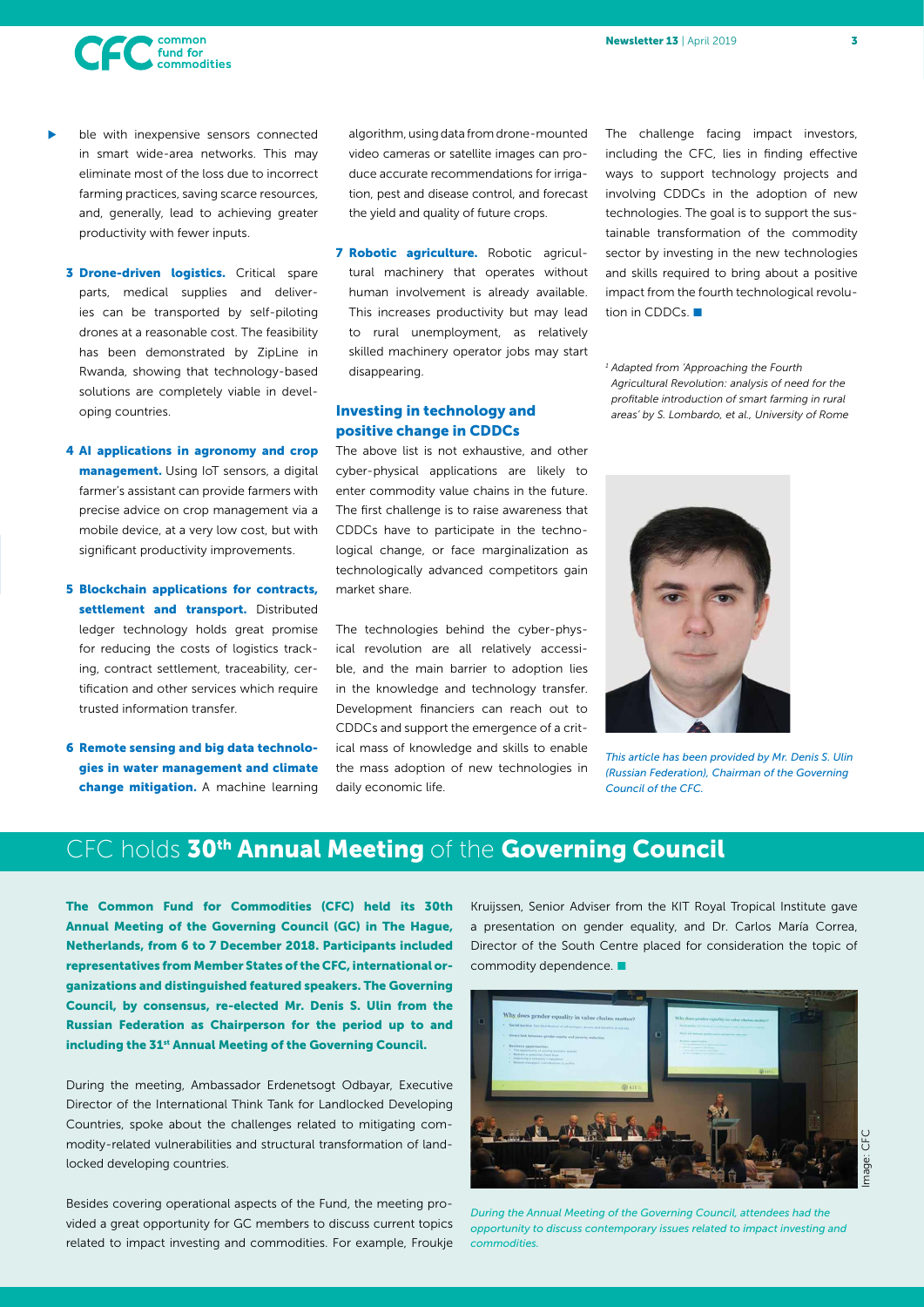



## Producing nutritious flour in Kenya with **Shalem**

Kenya-based Shalem Investments is a for-profit business led by Ruth Kinoti. Founded in 1998, the company aggregates, transports and markets grains, cereals and legumes from a network of over 30,000 smallholder farmers. The company works closely with the smallholders to provide ongoing support and stable demand for their crops. Financial support from the CFC will enable Shalem to construct a new factory, enabling it to expand its operations and increase its impact across the region.

The CFC asked Ruth Kinoti to share more about Shalem's history and its vision for the future.

#### Why did you decide to become an entrepreneur?

When I was 27 years old, I was working as a teacher in rural Kenya. One day, there was a big food shortage and the students had nothing to eat. However, I knew that my hometown had a good season and there was extra beans and maize to be sold. My parents, who are smallholders, were struggling to find buyers. So, my husband and I collected the crops from the smallholders and sold them to the school. As other schools in the region were facing the same problem, I did the same thing for them. When I realized I was already running a small business and decided to focus all of my time on developing it. As a result, Shalem now purchases maize and beans from 32,000 smallholder farmers and supplies food for 11 schools in Kenya!

#### How has being a daughter of smallholder farmers helped you develop your business?

It was and still is a great advantage for me. I understand the uncertainties and challenges smallholders have to overcome every day. I know how your life depends on the results of each season: if the harvest is too good, the price goes so low that you have to throw part of it away; if the harvest is bad you can't buy the basics for your family. Knowing this allowed me to understand what the farmers needed and helped me to develop new products and services for them.

#### Could you give some examples?

Constructing storage facilities is a good example. It sounds simple, but allows us to store the excess production from a good harvest until demand increases and farmers

can get a better price. Another great example is the development of the Asili Plus flour – a fortified flour for low-income consumers. Our formula permits a different mix of grains, depending on their availability each season, but always has the same quality and nutritional value. It results in a more stable demand for the farmers and a nutritious, accessible product for people living in poor conditions.

#### How will the CFC's financial support help Shalem?

The CFC loan will be used to build a new factory, allowing us to expand our processing capacity. Currently, Shalem produces 8 tons of maize and 2 tons of porridge flour per month. When the new factory opens in  $\blacktriangleright$ 



*Shalem currently produces 8 tons of maize and 2 tons of porridge flour per month. A loan from the CFC is being used to build a new factory, and when it opens in 2019, production will quadruple.*

*As the daughter of smallholders, Shalem founder and CEO Ruth Kinoti has unique insight into the needs of the farmers her company works with, and how to best support them.* 

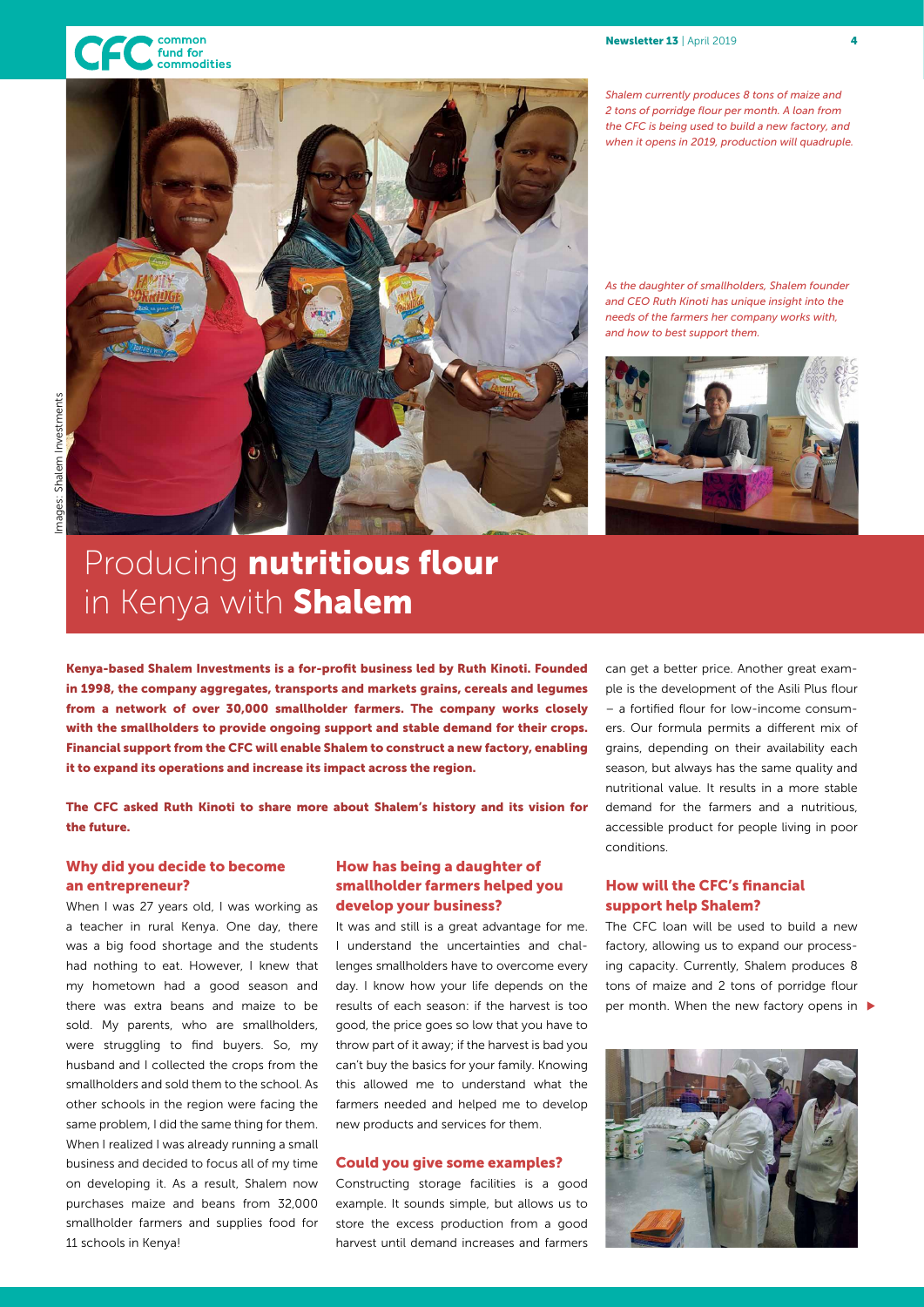

### **Eva M. Johansson** joins the CFC to strengthen the management of two **technical facilities**

Eva M. Johansson recently joined the CFC to further strengthen the Africa Agriculture and Trade and Investment Fund Technical Assistance Facility (AATIF TA Facility) and the Agroforestry Technical Assistance Facility (ATAF), both managed by the CFC. With a diverse background in the international development cooperation sector, she comes to the CFC with a broad understanding of the different actors and contexts within international development.

Eva started her career as Project Officer with the Swedish International Development Cooperation Agency (Sida). She later moved on to research-oriented positions at the International Institute for Social Studies/ Erasmus University Rotterdam, Securing Water for Food: A Grand Challenge for Development TA Facility and IRC International Water and Sanitation Centre. Most recently, she worked as a consultant at Swedish Development Advisers and in the Technopolis Group Sweden where she carried out research assignments such as project evaluations, organizational analyses and impact assessments commissioned by government agencies, international NGOs and research institutes. Over the course of her career, she has repeatedly focused on public-private collaboration, mainly in the water and sanitation sector.

Her decision to join the CFC stems from her interest in executing public-private collaboration and her desire to use her project management skills while working with the two technical assistance facilities.

Eva holds a Research Master's Degree in International Development from University of Amsterdam and a Bachelor's Degree in Political Science from University of Gothenburg. Her studies included a substantial focus on social science methodology. She has a history of engaging in volunteer work, including as former Vice President for the Society of International Affairs in



Gothenburg, and as former Editor-in-Chief for the Amsterdam Social Science journal.

Eva is a Swedish citizen and resides in Amsterdam with her partner. In her free time, she enjoys cultivating her balcony vegetable garden and wishes she had more time to read the books on her bookshelf.  $\blacksquare$ 



2019, production will quadruple. As a result, we expect to create 50 new jobs, increase the number of smallholders working with Shalem to 50,000 and offer a nutritious product for more people living at the bottom of the pyramid.

#### How do the smallholders benefit from working with Shalem?

Besides access to stable demand, Shalem supports smallholders by offering technical assistance and conducting training programs. We also promote several initiatives for women, who represent about 70% of our network. For example, we encourage the creation of women's groups, which makes it easier for Shalem to collect the crops and provides a social network for the women at the same time. Furthermore, we help them access financial services through local banks. This gives the women new opportunities to develop their own businesses, and have more control over their financial decisions. Female empowerment is also reflected in the company structure: our



*One of Shalem's product innovations is Asili Plus flour – a fortified flour made from a mix of grains that provides accessible nutrition to low-income consumers.* 

management team is made up of 4 women and 3 men.

#### What is your dream for Shalem?

The thing I most like about my business is seeing how it can transform the lives of smallholders, like my parents and neighbors. My big dream is to be able to buy and process products from 100,000 smallholders, and have a great impact on their lives!  $\blacksquare$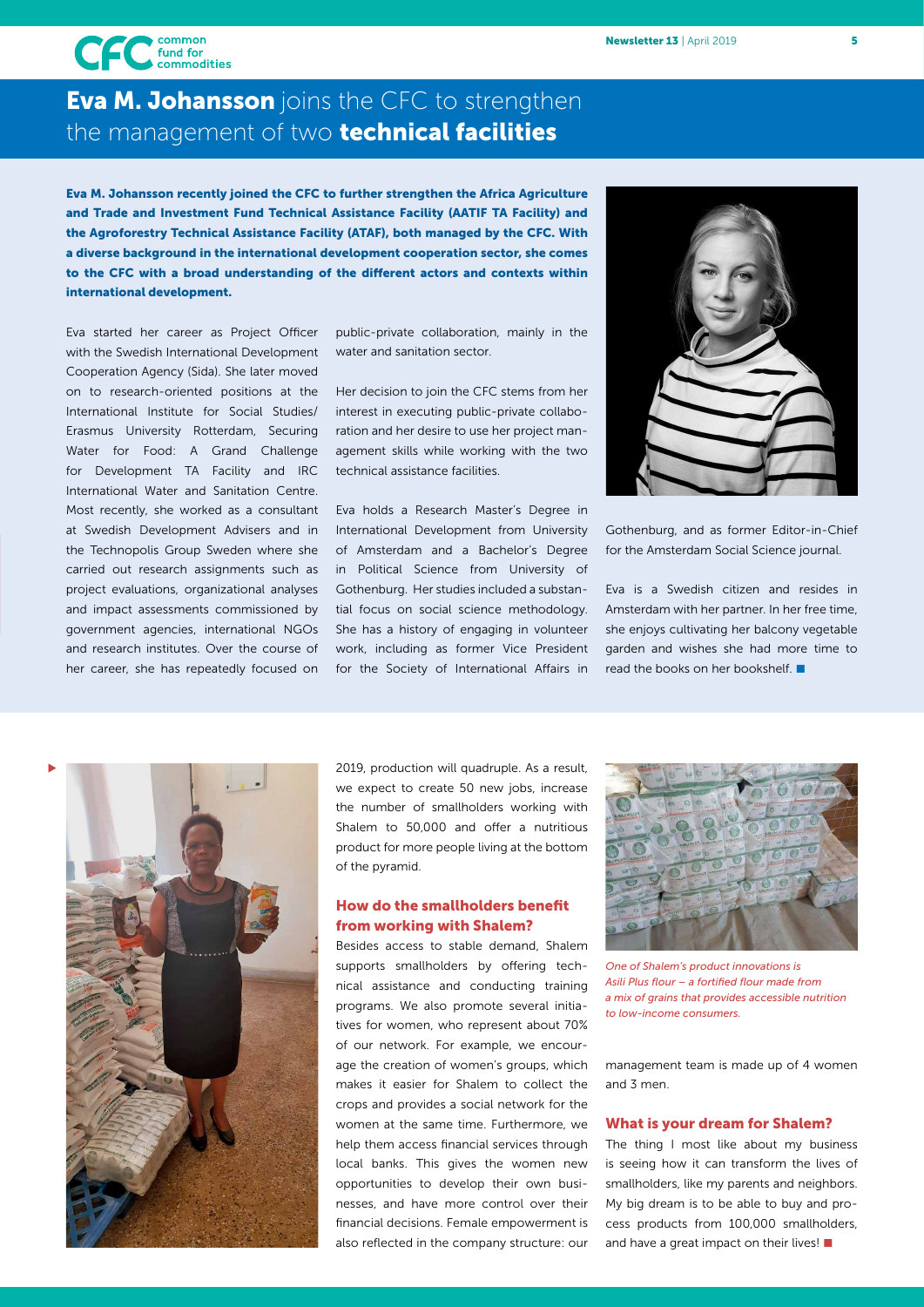CFC fund for<br>commodities

## **Untreated limes** bring employment opportunities to Brazil



#### The city of Pojuca is located in the state of Bahia in the Northeast Region of Brazil, which is one of the country's poorest regions with an unemployment rate of 17.3%.

Last year, Torres Tropical started a project in this area to set up eco-friendly agricultural production of untreated limes. In contrast to conventional lime farms, when cultivating untreated limes, farmers avoid the use of chemical and post-harvest treatments.

Because the limes do not undergo theses harvesting treatments, the skin is edible and free from the wax usually used to coat citrus fruits.

This project has already been providing new employment opportunities to locals, and is expected to provide stable employment for about 50 local men and women once the plantation is finished. Torres Tropical estimates that the first harvest will be ready by the end of 2020.



#### An ideal climate for growing limes

The farm consists of 297 hectares of land, of which 100 hectares can be planted. The remaining land will continue to be protected forest. So far, 20 hectares have been planted using about 28,000 lime seedlings of the 'Tahiti' variety. At the same time, Torres Tropical staff is engaged in leveling work in order to prepare more land for transplanting lime plants. The seeds are sown at the beginning of October, when days start to be longer and the temperature begins to rise. The plants need a constant average temperature of between 21 and 25

degrees Celsius to grow. With an average temperature of 24 degrees, Pojuca has the ideal climate for cultivating limes.

This project is ambitious and it needs a sound financial base to be carried out successfully. This is where the Common Fund for Commodities (CFC) comes in. With support from the CFC, Torres Tropical has the opportunity to realize this project and provide employment in one of the poorest regions of Brazil. At the same time, they're creating a sustainable food chain that respects the natural environment and provides a healthy product: the untreated lime.  $\blacksquare$ 



## Images: Torres TropicalTorres Tropical ages:

## Wilson Andrade discusses the important role of CFC's Consultative Committee

As a businessman and economist with vast experience in mergers and acquisitions, international relations, foreign trade, industry and agribusiness, Wilson Andrade has presided over various sector entities in Brazil and abroad. Since 2011, he has also focused on the forestry sector, serving on the board of the Bahian Association of Forest Based Companies (ABAF), which contributes to formulating policies for the continuous development of forest activities.

Among his many other duties, Mr. Andrade is currently serving as Chairperson of the Consultative Committee (CC) for the Common Fund for Commodities (CFC). Last month, we asked him to tell us more about his role and goals for the CC.

#### What are the CC's main goals during your term as chairperson?

Together with my colleagues on the CC, which include representatives from Russia, China, Argentina, Ghana, Burundi, India, Malaysia, Brazil and Germany, we review and follow up on projects submitted

to the CFC. Our goal is to achieve the CFC's main objective, which is developing commodities for the benefit of everyone involved in various supply chains. We also want to ensure we approve a wide variety of projects, to spread our support across a range of commodities, countries and supply chain segments. The CC is also responsible for considering project risks, social, environmental and economic impact, and alignment with the UN's 17 Sustainable Development Goals (SDGs).

#### What is the importance of the CC team's role?

Twice a year, the specialists on the CC have the opportunity to review dozens of projects received through the CFC's public call for proposals, in addition to the projects which are already approved and underway. CC members must distinguish between facts, opinions, fallacies and inflated numbers, in order to make informed suggestions to the Executive Board. All of the CC representatives are selected by the CFC's 101 member countries and have years of experience in their field, as well as up-to-date knowledge on all relevant aspects of the commodities sector.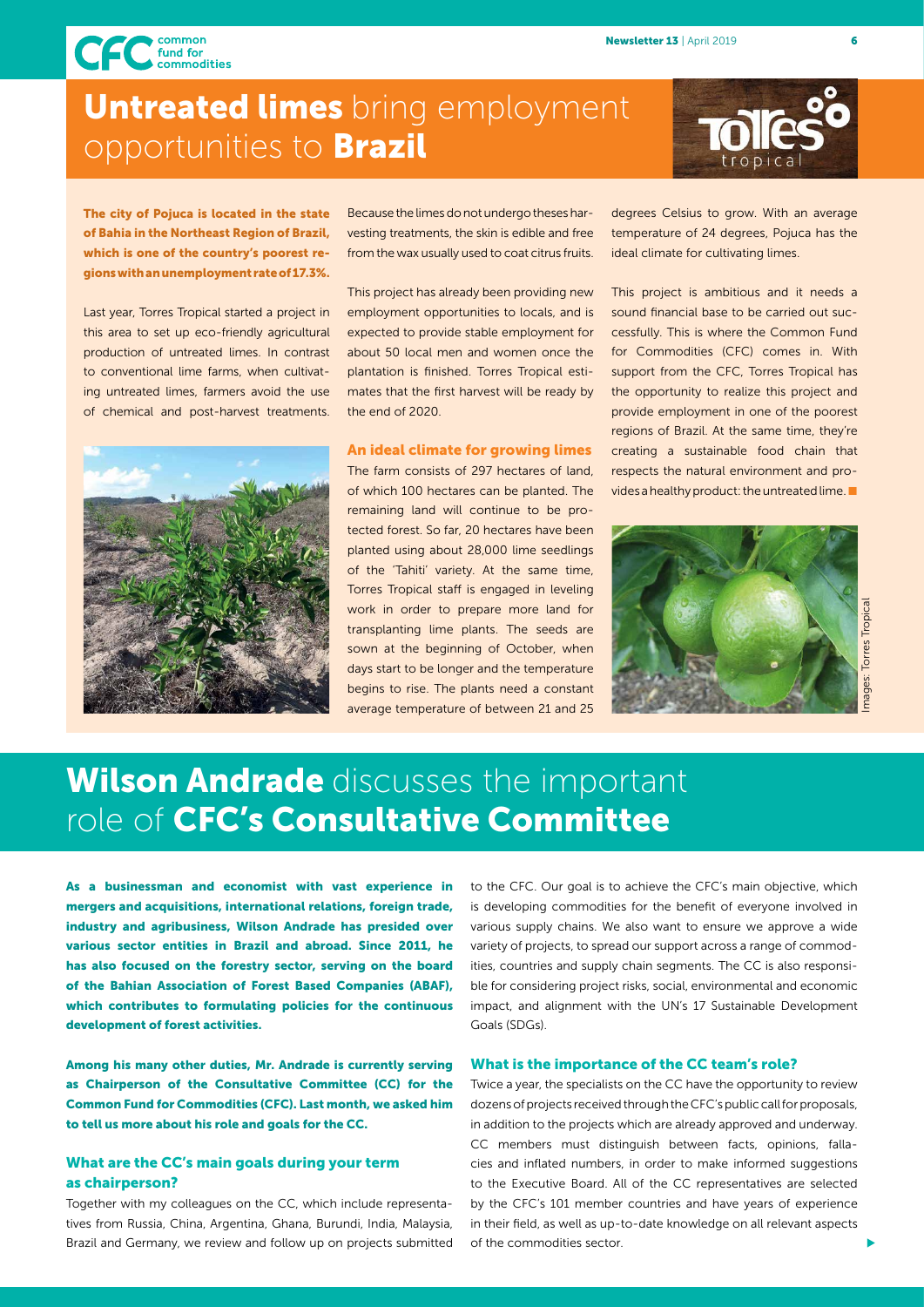

*During the 63rd Meeting of the Consultative Committee (CC) held in January 2019, Mr. Wilson Andrade was elected Chairman of the CC.*

#### How does the CFC work to maximize their impact in the commodities sector? u

The CC members' ultimate goal is to ensure that the CFC's current financial resources (about USD 20 million for 12 projects per year, distributed in the form of loans, equity or non-refundable grants) are optimized. The CC members' experience, common sense, up-todate analysis and decision-making skills are fundamental to achieving this. However, it's important to reiterate that the CFC is not a bank. It is a support and development agency for commodities that produce results, as equitably as possible, for all members of the supply chain, with a special emphasis on small producers. Therefore, before projects are recommended for financing, the CC member have the huge responsibility of evaluating projects based on their economic viability, social, environmental and innovative impact, and the applicants' managerial capacity. This requires in-depth experience and a high level of professionalism from the CC members.

#### How does agribusiness benefit from CFC investments?

Commodity-based agribusiness accounts for a significant percentage of the total global economy. However, we are concerned with improving the distribution of the financial results of commodity activity between the different links in the supply chain. Income distribution is one of the elements that needs to be corrected. For example, there's a dramatic difference between the price of a kilo of coffee in the final consumer market and what the producers earn at the base of the supply chain. That's why it's important for us to focus on financing of projects that favor the verticalization of the supply chains, including technologies and innovations that enable a better distribution of income. The players themselves are also responsible for applying to development funds, such as the CFC, to enable the sector to grow even further. In summary, I see opportunities for agribusiness to grow as a whole – for producers as well as the related industries.

#### How does the CC approach sustainability?

Some of the most important factors we consider when reviewing and recommending the projects are the social and economic impact, as well as their reach, inclusivity and replicability. However, the environmental question is also given substantial consideration. All of the projects should use good agricultural practices, fair labor, recycle waste, save water and use renewable energy sources in order to work towards achieving many of the UN SDGs. In general, there's a focus on generating jobs and businesses that benefit the environment, striving to produce more with less, and aiming for zero waste.

#### What can the CC do to improve the distribution of its investments?

In order to improve the distribution of investments and the opportunities they represent, it's important to constantly promote the CFC's activities through different channels and partnerships. In Brazil, for example, we are establishing a partnership with a university (Unijorge) and the Commercial Association of Bahia Foreign Trade and International Relations Commission (Comex-ACB), which aims to promote opportunities, train planners and follow-up on local projects. They will share information with business entities, industrial



Image: CFC

and rural unions, and cooperatives and agents involved in development. The CFC's goal is to receive an increasing number of submissions with every open call for project proposals.

#### Does the CC consider the UN Sustainable Development Goals (SDGs) when reviewing projects?

We strive to support all of the 17 SDGs with the projects eligible for approval. However, there are five goals that are especially aligned with the CFC's mission: Goal 1 – the end of poverty in all its forms and in all places; Goal 2 – reducing hunger, promoting food security and increasing nutrition through sustainable agriculture; Goal 5 – gender equality, Goal 8 – promoting sustained economic growth, including productive jobs and decent work for everyone; and Goal 10 – reducing inequalities within and between countries.

#### What kind of project are most interesting to you?

Personally, I'm particularly interested in projects that facilitate commodity investments in partnership with other funds or smaller scale development agencies. These partnerships have a multiplier effect on investments and enable us to exchange experiences with these smaller funds, as well as the companies, cooperatives and producers requesting financing. But overall, each project has its own unique character which can contribute new knowledge, activities or innovations. In other words, the CC members can learn something from every project the CFC supports, even those with many years of agribusiness experience.